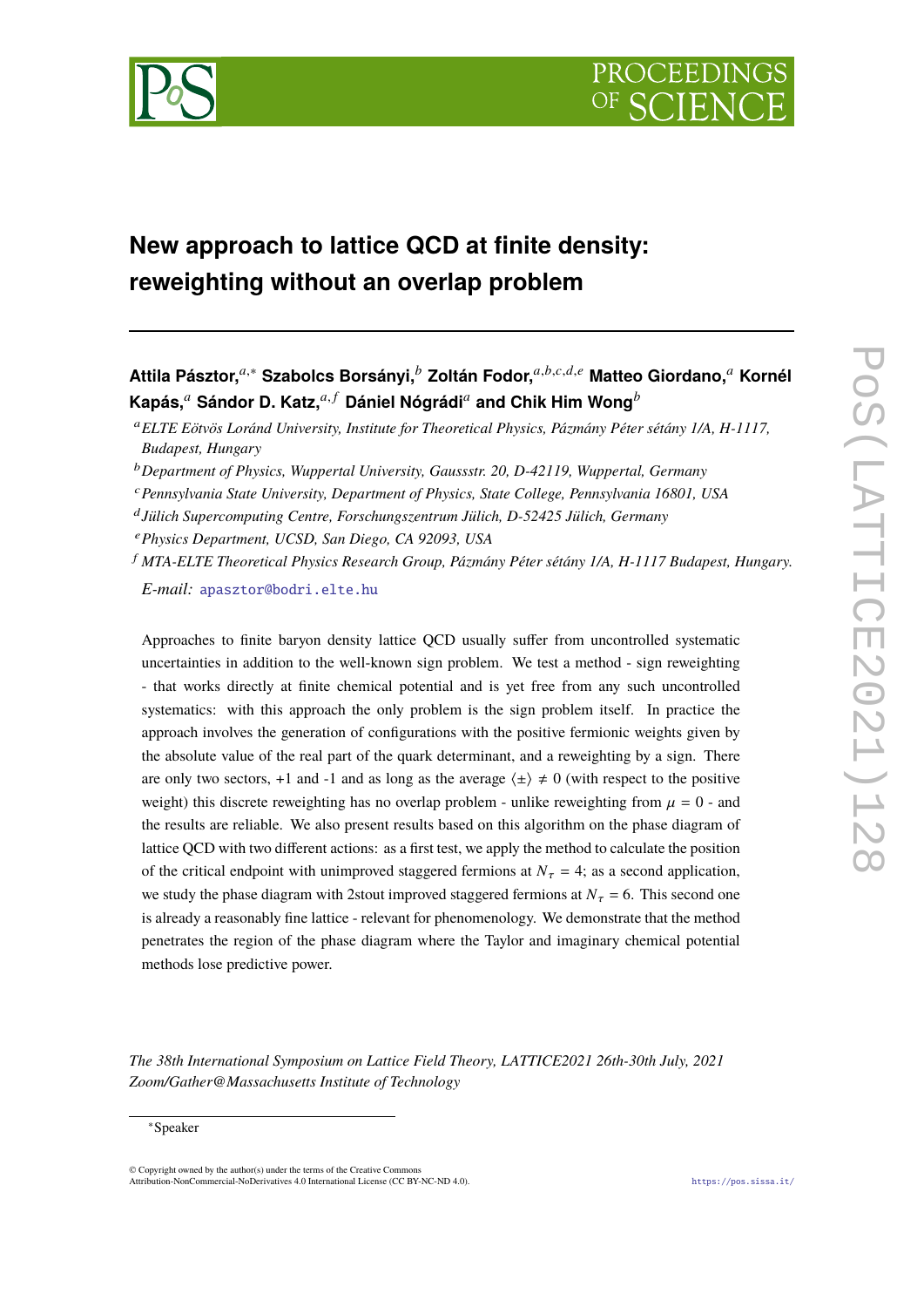# **1. Introduction**

One of the most important unsolved problems in QCD is the determination of the phase diagram of strongly interacting matter in the temperature-baryochemical potential plane. The most well-established method for first-principles studies of QCD is the lattice. Finite chemical potential lattice calculations are, however, hampered by the notorious sign- or complex-action problem. A number of approaches have been proposed to side-step this problem, such as reweighting [\[1–](#page-7-0) [9\]](#page-7-1), Taylor expansion around zero chemical potential [\[10–](#page-7-2)[15\]](#page-7-3), analytic continuation from purely imaginary chemical potentials [\[16–](#page-8-0)[25\]](#page-8-1), or the complex Langevin approach [\[26](#page-8-2)[–28\]](#page-8-3). Unfortunately, all of these methods introduce extra problems, which are different from the sign problem itself, such as the analytic continuation problem of the Taylor and imaginary chemical potential methods, the overlap problem of reweighting and the Taylor method, or the convergence issues of complex Langevin. Often these problems are just as prohibiting as the original sign problem. It is therefore of value to have an alternative method, which does not have any of the extra problems of the existing methods: a method where the only problem is the sign problem itself.

Although manifesting as different, the analytic continuation problem of the Taylor and imaginary chemical potential methods and the overlap problem of the reweighting and Taylor methods have the same physical origin: an inability to directly sample the gauge configurations most relevant to finite chemical potential, thus requiring some kind of extrapolation in both cases. One would then like to perform simulations in a theory from which reconstruction of the desired theory is the least affected by such systematic effects, by (1) keeping as close as possible to the most relevant configurations, thus minimizing the overlap problem, and by (2) making the complex-action problem, or sign problem, due to cancellations among contributions, as mild as possible. We show here that such an approach - sign reweighting - has already become feasible on phenomenologically relevant lattices. This conference contribution is mainly based on Refs. [\[8,](#page-7-4) [9\]](#page-7-1)

# **2. Reweighting and the overlap problem**

A generic reweighting method reconstructs expectation values in a desired target theory, with microscopic variables U, path-integral weights  $w_t(U)$ , and partition function  $Z_t = \int \mathcal{D}U w_t(U)$ , using simulations in a theory with real and positive path-integral weights  $w_s(U)$  and partition function  $Z_s = \int \mathcal{D}U w_s(U)$ , via the formula:

$$
\langle O \rangle_t = \frac{\left\langle \frac{w_t}{w_s} O \right\rangle_s}{\left\langle \frac{w_t}{w_s} \right\rangle_s} \tag{1}
$$

where  $\langle \ldots \rangle_t$  and  $\langle \ldots \rangle_s$  means expectation value in the target and the simulated theories respectively. When the target theory is lattice QCD at finite chemical potential, the target weights  $w_t(U)$  have wildly fluctuating phases: this is the infamous sign problem. In addition to this problem, generic reweighting methods also suffer from an overlap problem: the probability distribution of the reweighting factor  $w_t/w_s$  has generally a long tail, which cannot be sampled efficiently in standard Monte Carlo simulations. The overlap problem is present even in cases when one tries to reweight to a theory without a sign problem, such as reweighting to a different bare gauge coupling. However,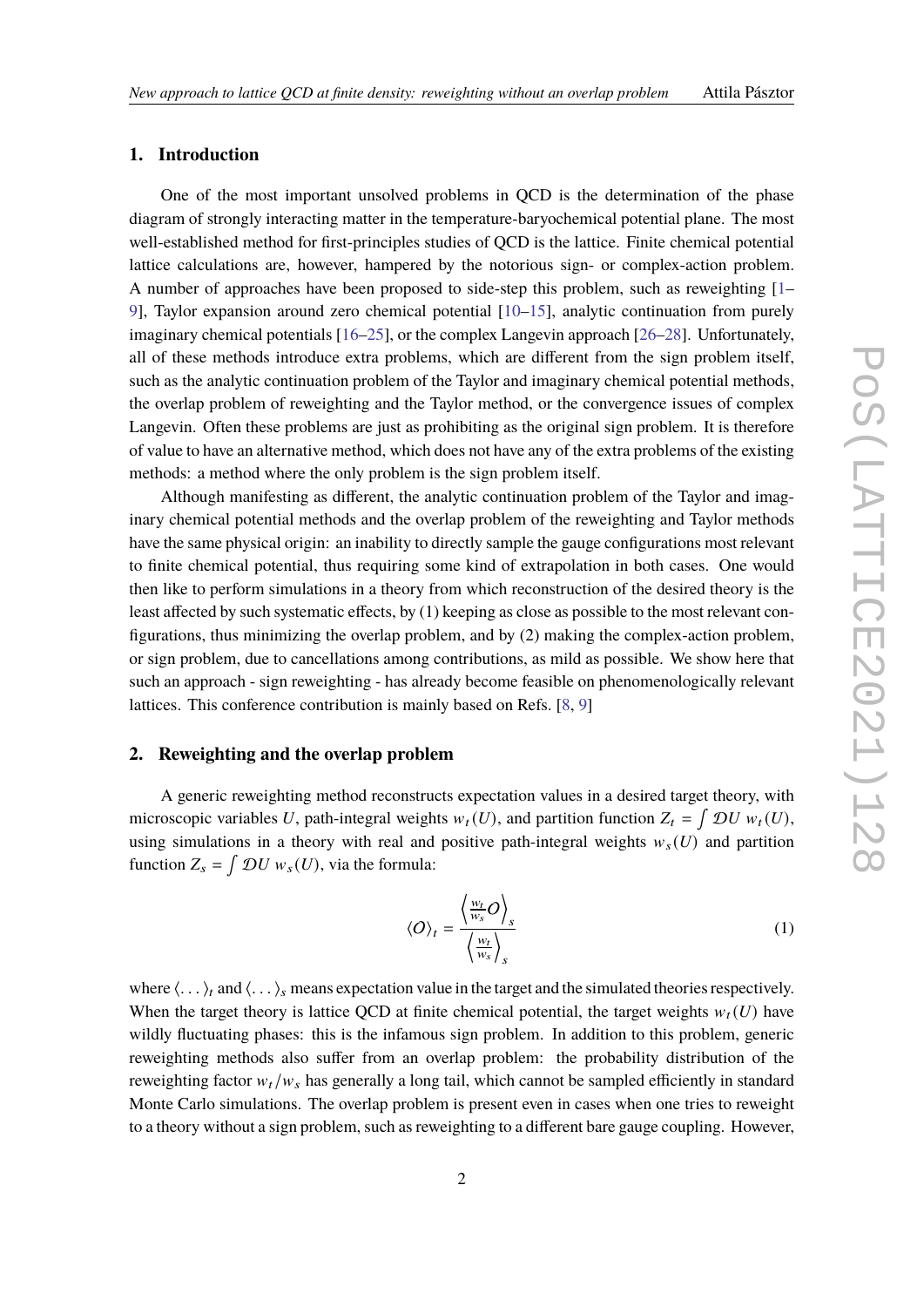even in the case of reweighting from zero to finite baryochemical potential, it is actually the overlap problem, rather than the sign problem, that constitutes the immediate bottleneck in QCD when one tries to extend reweighting results to finer lattices, even in the case of the multiparameter reweighting method [\[3\]](#page-7-5), as was recently demonstrated by the study of the histogram of the reweighting factors  $w_t/w_s$  in Ref. [\[7\]](#page-7-6).

A way to address the overlap problem is to reweight from a theory where the reweighting factors  $w_t/w_s$  takes values in a compact space. In such a case, their distribution does not have tails by construction, and so that the ratio  $\frac{Z_t}{Z_s} = \left\langle \frac{w_t}{w_s} \right\rangle$  $\frac{w_t}{w_s}$ can be calculated without encountering any heavy-tailed distributions. The most obvious choice for the theory to reweight from is the phase quenched (PQ) theory, defined by

$$
w_{PO} = |\det M_{ud}(\mu)^{\frac{1}{2}}| \det M_s(0)^{\frac{1}{4}} e^{-S_g},
$$
\n(2)

where  $\mu$  is the chemical potential of the light quarks, and for simplicity we take the strange quark chemical potential to be zero. In this case the reweighting factors are pure phases  $e^{i\theta}$ , where  $\theta = \text{Arg}$  (det  $M_{ud}(\mu)^{1/2}$ ). Another choice, which - as we will show - has a weaker sign problem is to reweight from the sign quenched (SQ) ensemble [\[8,](#page-7-4) [29,](#page-8-4) [30\]](#page-8-5), defined by

$$
w_{SO} = |\operatorname{Re} \det M_{ud}(\mu)^{\frac{1}{2}}| \det M_s(0)^{\frac{1}{4}} e^{-S_g}, \tag{3}
$$

where reweighting involves only a sign factor:

$$
\varepsilon = \text{sign}\cos\text{Arg}\det M_{ud}(\mu)^{\frac{1}{2}}.
$$
 (4)

We note that this amounts to the substitution of the determinant with its real part in the path integral, which is not permitted in arbitrary expectation values, but is completely valid for (1) observables that satisfy  $O(U) = O(U^*)$  or (2) observables which can be defined as real derivatives of the partition function with respect to a real parameter, such as the gauge coupling, the quark mass or the chemical potential. While this set of observables is not exhaustive, it is enough to study bulk thermodynamics, which is the main target of our work.

## **3. Lattice simulations**

As a first test of the method, in Ref. [\[8\]](#page-7-4) we used unimproved staggered fermions on lattices of size  $6^3 \times 4$ ,  $8^3 \times 4$ ,  $10^3 \times 4$  and  $12^3 \times 4$  to estimate the position of the critical endpoint on these coarse lattices. For each lattice size and each chemical potential in the baryochemical potential range  $0 \le \hat{\mu}_B = \mu_B/T \le 2.4$ , we simulated one single value of the bare gauge coupling  $\beta$ , chosen to be close to the transition temperature at the given  $\mu_B$ .

To move in the direction of the continuum limit, in Ref. [\[9\]](#page-7-1) we used a tree level Symanzik improved gauge action with two steps of stout smearing with parameter  $\rho = 0.15$  on  $16<sup>3</sup> \times 6$ lattices [\[31\]](#page-8-6). We performed a scan in chemical potential at fixed  $T = 140$  MeV, and a scan in temperature at fixed  $\hat{\mu}_B = 1.5$ .

In both cases, simulations were performed by modifying the RHMC algorithm at  $\mu_B = 0$ by including an extra accept/reject step that takes into account the factor  $\frac{|\text{Re det }M_{ud}(\mu)^{\frac{1}{2}}|}{\det M_{ud}(0)}$ . The determinant was calculated with the reduced matrix formalism [\[1\]](#page-7-0) and dense linear algebra, with no stochastic estimators involved.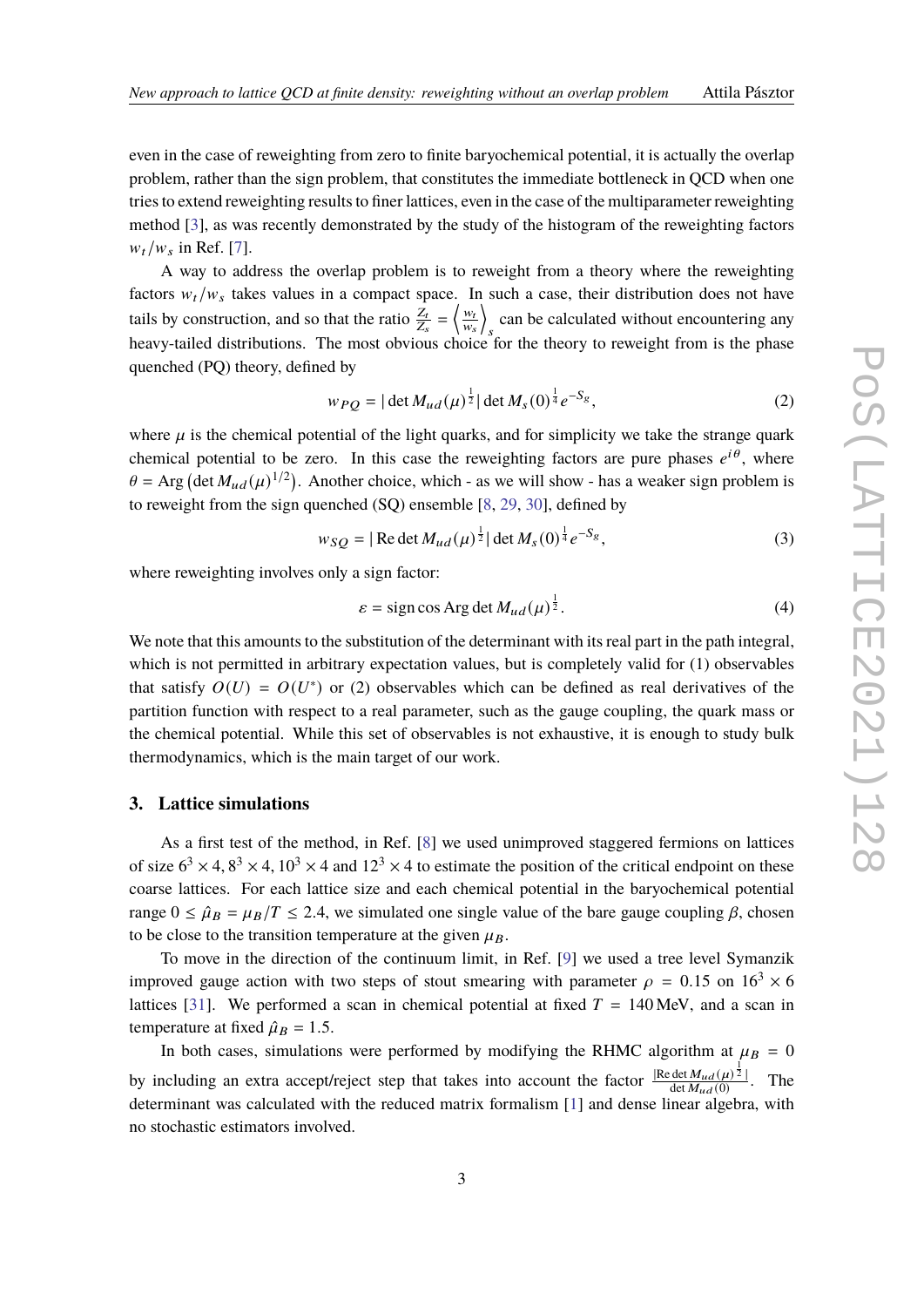

<span id="page-3-0"></span>

**Figure 1:** The strength of the sign problem on 2stout improved  $16<sup>3</sup> \times 6$  staggered lattices as a function of  $\mu_B/T$  at  $T = 140$  MeV (left) and as a function of T at  $\mu_B/T = 1.5$ . A value close to 1 shows a mild sign problem, while a small value indicates a severe sign problem. Data for sign reweighting (black) and phase reweighting (orange) are from simulations. Predictions of the Gaussian model (see text) are also shown.

#### **4. Comparison with phase reweighting and the strength of the sign problem**

In the PQ ensemble the severity of the sign problem is measured by the average phase factor  $\langle e^{i\theta} \rangle_{T,u}^{PQ} = \langle \cos \theta \rangle_{T,u}^{PQ}$ , while in the SQ ensemble it is measured by the average sign  $\langle \epsilon \rangle_{T,u}^{SQ}$  $\langle \cos \theta \rangle^{\text{PQ}} / \langle \vert \cos \theta \vert \rangle^{\text{PQ}}$ . Clearly,  $\langle \cos \theta \rangle^{\text{PQ}}_{T,u} \leq \langle \varepsilon \rangle^{\text{SQ}}_{T,u}$ , so the sign problem is generally weaker in the SQ case. To understand how much weaker it is, it is useful to introduce some small chemical potential approximations for the strength of the sign problem in both cases. The probability distribution of the phases  $\theta = \arg \det M$  in the phase quenched theory,  $P_{\text{PO}}(\theta)$ , controls the strength of the sign problem in both ensembles. A simple estimate can then be obtained with the following two steps: (*i*) in a leading order cumulant expansion,  $P_{PQ}(\theta)$  is assumed to be a wrapped Gaussian distribution; (*ii*) the chemical potential dependence of its width is approximated by the leading order term in its Taylor expansion [\[10\]](#page-7-2),

$$
\sigma(\mu)^2 \approx \left\langle \theta^2 \right\rangle_{\text{LO}} = -\frac{4}{9} \chi_{11}^{ud} (LT)^3 \hat{\mu}_B^2,
$$
\n(5)

where  $\chi_{11}^{ud} = \frac{1}{T^2}$  $\partial^2 v$  $\frac{\partial^2 p}{\partial \mu_u \partial \mu_d} |_{\mu_u = \mu_d = 0}$  is the disconnected part of the light quark susceptibility, obtained in  $\mu = 0$  simulations. In this approximation the strength of the sign problem can be calculated analytically in both cases, with  $\langle \cos \theta \rangle_{T,\mu}^{PQ} \approx e^{-\frac{\sigma^2(\mu)}{2}}$  in the phase quenched case, while in the sign quenched case the expression for  $\langle \varepsilon \rangle_{T,u}^{SQ}$  is more involved. (See the Appendix of Ref. [\[9\]](#page-7-1).) It is however worth noting the different asymptotics of the two cases. The small- $\mu$  (i.e., small- $\sigma$ ) asymptotics are notably very different, with  $\langle \cos \theta \rangle_{T,u}^{PQ} \sim 1 - \frac{\sigma^2(\mu)}{2}$  $\frac{d^2(\mu)}{2}$  analytic in  $\hat{\mu}_B$ , while in the sign quenched case  $\langle \varepsilon \rangle_{T,u}^{\text{SQ}}$  is not analytic,

$$
\langle \varepsilon \rangle_{T,\mu}^{\text{SQ}} \underset{\hat{\mu}_B \to 0}{\sim} 1 - \left(\frac{4}{\pi}\right)^{\frac{5}{2}} \left(\frac{\sigma^2(\mu)}{2}\right)^{\frac{3}{2}} e^{-\frac{\pi^2}{8\sigma^2(\mu)}},\tag{6}
$$

approaching 1 faster than any polynomial: therefore we expect the sign problem of the phase quenched ensemble to get worse faster at small  $\mu_B$  as compared to the sign quenched case. The large- $\mu$  or large volume asymptotics are on the other hand quite similar: in the large- $\sigma$  limit  $P_{PO}(\theta)$ tends to the uniform distribution, and so one arrives at  $\frac{\langle \varepsilon \rangle_{T,R}^{SQ}}{\langle \varepsilon \rangle_{T,R}^{NP}}$  $\frac{\partial^2 V_{T,\mu}}{\partial \cos \theta \partial T_{,\mu}} \propto$  $\left(\int_{-\pi}^{\pi} d\theta \, |\cos \theta| \right)^{-1} = \frac{\pi}{2}$  $\frac{\pi}{2}$ ,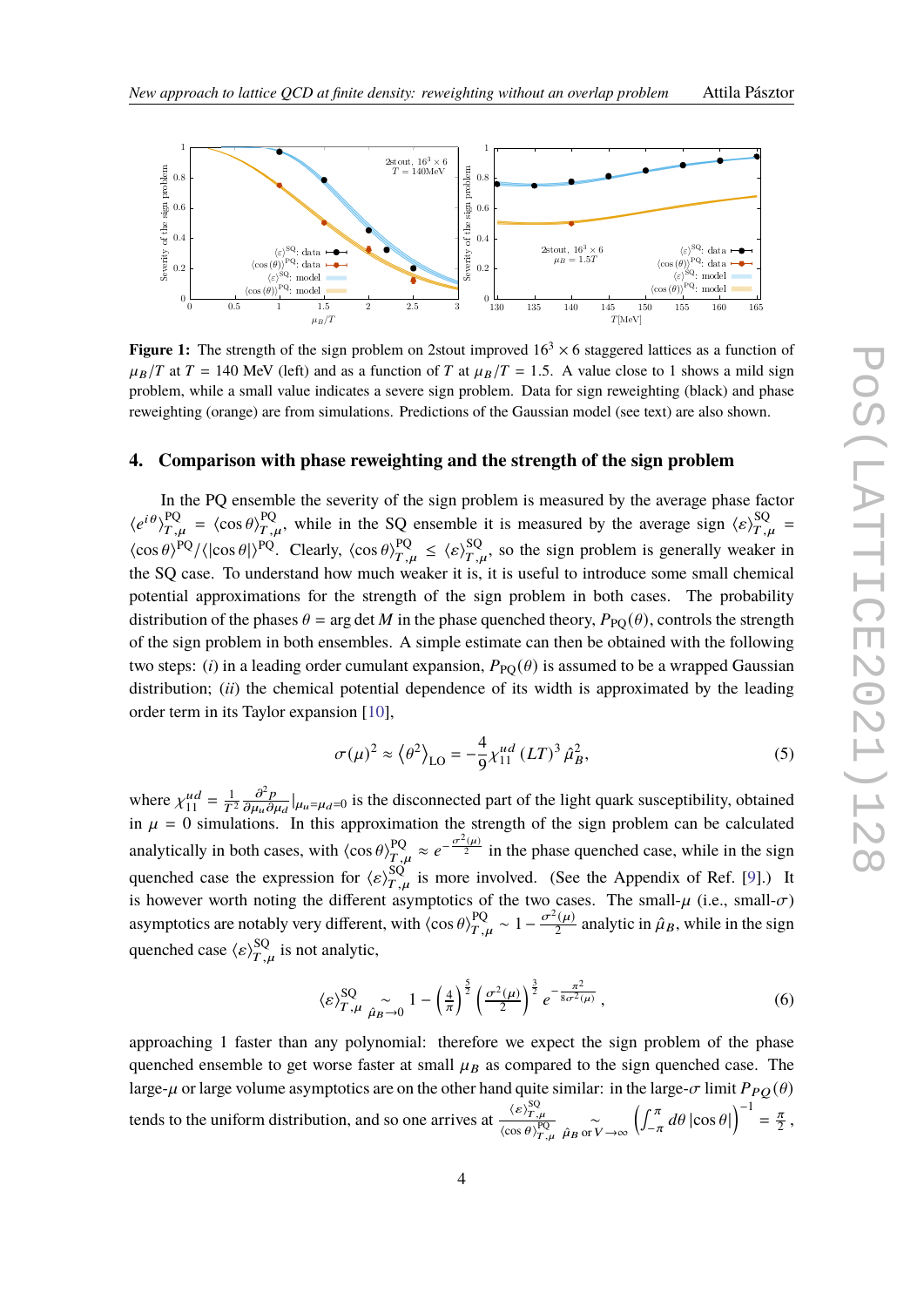<span id="page-4-0"></span>

**Figure 2:** Finite volume scaling of the imaginary part of the leading Fisher zero at  $\mu_B/T = 2.4$  (left) and the infinite volume extrapolated value of the imaginary part of the leading Fisher zero as a function of the chemical potential (right) for the unimproved staggered action at  $N_{\tau} = 4$ .

which asymptotically translates to a factor of  $(\frac{\pi}{2})$  $\frac{\pi}{2}$ )<sup>2</sup>  $\approx$  2.5 less statistics needed for a sign quenched simulation as compared to a phase quenched simulation.

The simple considerations made above are confirmed by actual simulation data to a decent degree, as can be seen in Fig. [1:](#page-3-0) our simple model predicts the strength of the sign problem both as a function of  $\mu_B$  at a fixed temperature (left) and as a function of temperature at a fixed  $\mu_B/T$ (right). This is of great practical importance, as it makes the planning of future simulation projects with reweighting relatively straightforward.

#### **5. Physics observables**

#### **5.1 Unimproved action at**  $N_{\tau} = 4$

The main goal of our first numerical study in Ref. [\[8\]](#page-7-4) was to confirm or falsify the critical endpoint prediction of Ref. [\[3\]](#page-7-5) for the unimproved staggered discretization at temporal extent  $N_{\tau} = 4$ , with a method that does not suffer from an overlap problem in the reweighting factors. To be as close to Ref. [\[3\]](#page-7-5) as possible, we therefore uses the same physical observable and computed the zeros of the partition function in the bare gauge coupling  $\beta$ , the so-called Fisher zeros. This amounts to measuring the observables  $O_\beta(U) = e^{-\frac{\beta-\beta_s}{\beta_s}S_g(U)}$ , where  $S_g(U)$  is the gauge action and  $\beta_s$  is the simulated bare coupling. Since  $O_\beta(U^*) = O_\beta(U)$ , sign reweighting can be applied to this observable. The partition function has several zeros as a function of complex  $\beta$ . We computed the one closest to the real axis, which in every run happens to coincide with the one closest to the simulation point in the  $\beta$  as well. This zero will be called the leading Fisher zero. The finite volume scaling and the infinite volume extrapolated leading zero position can be seen in Fig. [2.](#page-4-0) As can be seen in that Figure, the leading Fisher zero extrapolates to a point on the real line at around  $\mu_B/T = 2.4$ , in agreement with the result of Ref. [\[3\]](#page-7-5).

#### **5.2** Two-stout improved action at  $N_\tau = 6$

We now proceed to display physics results for the light quark condensate and density from simulations with the 2stout improved staggered action at  $N_{\tau} = 6$ . The light-quark chiral condensate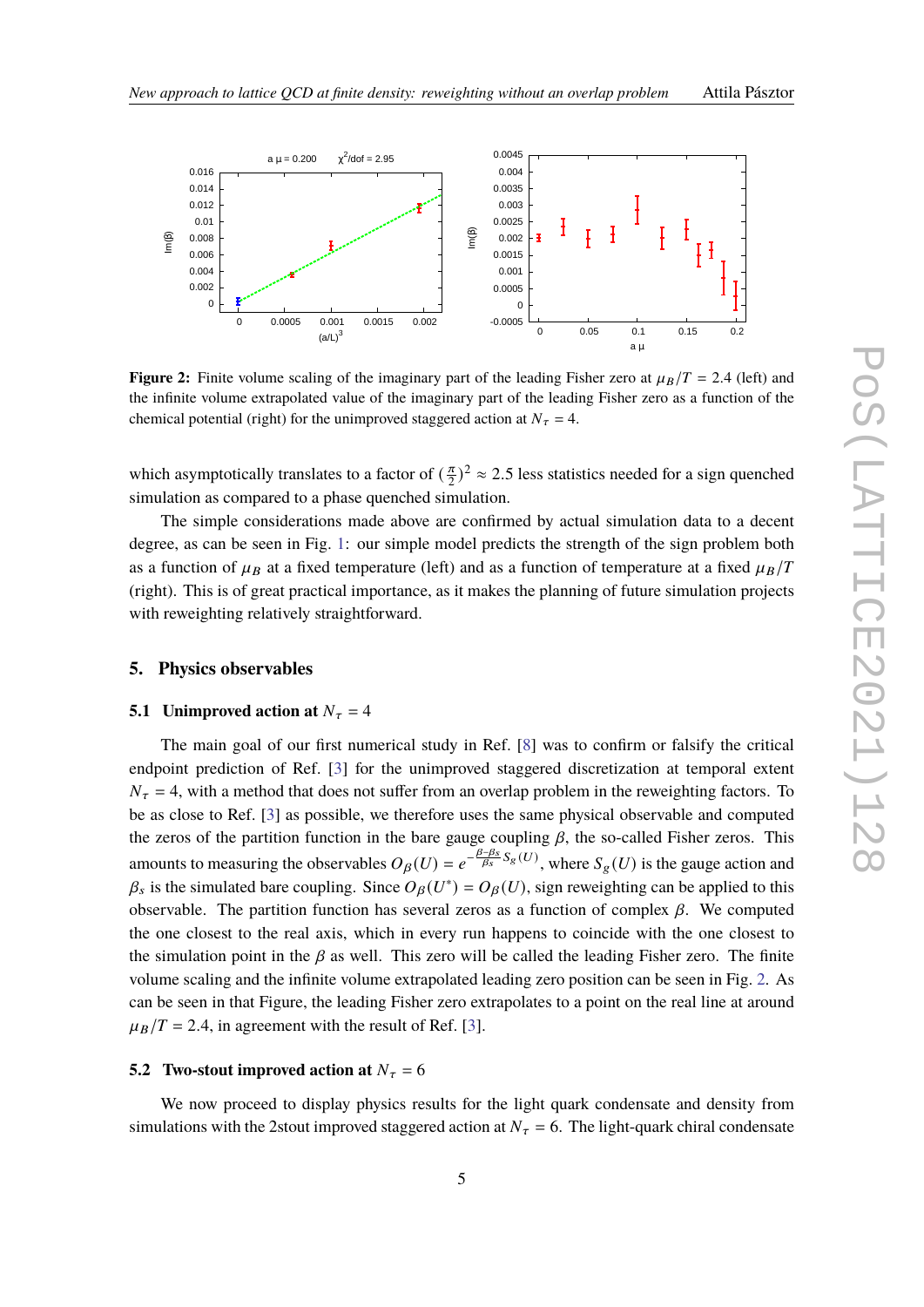<span id="page-5-0"></span>

**Figure 3:** The renormalized chiral condensate (left) and the light quark number-to-light quark chemical potential ratio (right) as a function of T at fixed  $\mu_B/T = 1.5$ , 0 and 1.5*i* on 2stout improved lattices at  $N_\tau = 6$ . The insets show a rescaling of the temperature axis, which approximately collapses the curves onto each other.

was obtained via the formula

$$
\langle \bar{\psi}\psi \rangle_{T,\mu} = \frac{1}{Z(T,\mu)} \frac{\partial Z(T,\mu)}{\partial m_{ud}} = \frac{T}{V} \frac{1}{\langle \varepsilon \rangle_{T,\mu}^{SQ}} \left\langle \varepsilon \frac{\partial}{\partial m_{ud}} \ln \left| \text{Re} \det M_{ud}^{\frac{1}{2}} \right| \right\rangle_{T,\mu}^{SQ},\tag{7}
$$

with the determinant det  $M = \det M(U, m_{ud}, m_s, \mu)$  calculated in the reduced matrix formalism at different light-quark masses and fed into a symmetric difference,  $\frac{df(m)}{dm} \approx \frac{f(m+\Delta m)-f(m-\Delta m)}{2\Delta m}$  $\frac{n-1}{2\Delta m}$ . The step  $\Delta m$  small enough to make the systematic error from the finite difference negligible compared to the statistical error. The renormalized condensate was obtained with the prescription

$$
\langle \bar{\psi}\psi \rangle_R(T,\mu) = -\frac{m_{ud}}{f_\pi^4} \left[ \langle \bar{\psi}\psi \rangle_{T,\mu} - \langle \bar{\psi}\psi \rangle_{0,0} \right] . \tag{8}
$$

We also calculated the light quark density

$$
\chi_1^l \equiv \frac{\partial (p/T^4)}{\partial (\mu/T)} = \frac{1}{VT^3} \frac{1}{Z(T,\mu)} \frac{\partial Z(T,\mu)}{\partial \hat{\mu}} = \frac{1}{VT^3 \langle \varepsilon \rangle_{T,\mu}^{SQ}} \left\langle \varepsilon \frac{\partial}{\partial \hat{\mu}} \ln \left| \text{Re det } M_{ud}^{\frac{1}{2}} \right| \right\rangle_{T,\mu}^{SQ}, \tag{9}
$$

evaluating the derivative analytically using the reduced matrix formalism. This quantity does not have to be renormalized.

Our results for the temperature scan at  $\mu_B/T = 1.5$  are shown in Fig. [3.](#page-5-0) We also show the corresponding curves at zero and the imaginary value of  $\mu_B/T = 1.5i$  for comparison. We also show a rescaling of the temperature axis, collapsing the curves into each other, and demonstrating that at least up to  $\mu_B/T = 1.5$  the chiral crossover does not get narrower. Our results for the chemical potential scan at a fixed temperature of  $T = 140$  MeV are shown in Fig. [4.](#page-6-0) We have performed simulations at  $\hat{\mu}_B = 1, 1.5, 2, 2.2, 2.5, 2.7$ . The point at  $\hat{\mu}_B = 2.2$  corresponds roughly to the chiral transition, as at this point the chiral condensate is close to its value at the  $\mu_B = 0$ crossover. The sign-quenched results are compared with the results of analytic continuation from imaginary chemical potentials. To demonstrate the magnitude of the systematic errors of such an extrapolation we considered two fits. (*i*) As the simplest ansatz, we fitted the data with a cubic polynomial in  $\hat{\mu}^2_B$  in the range  $\hat{\mu}^2_B \in [-10, 0]$ . *(ii)* As an alternative, we also used suitable ansätze for  $\langle \bar{\psi}\psi \rangle_R$  and  $\chi_1^{\tilde{l}}$  $\int_1^l/\hat{\mu}_l$  based on the fugacity expansion  $p/T^4 = \sum_n A_n \cosh(n\hat{\mu})$ , fitting the data in

 $\sim$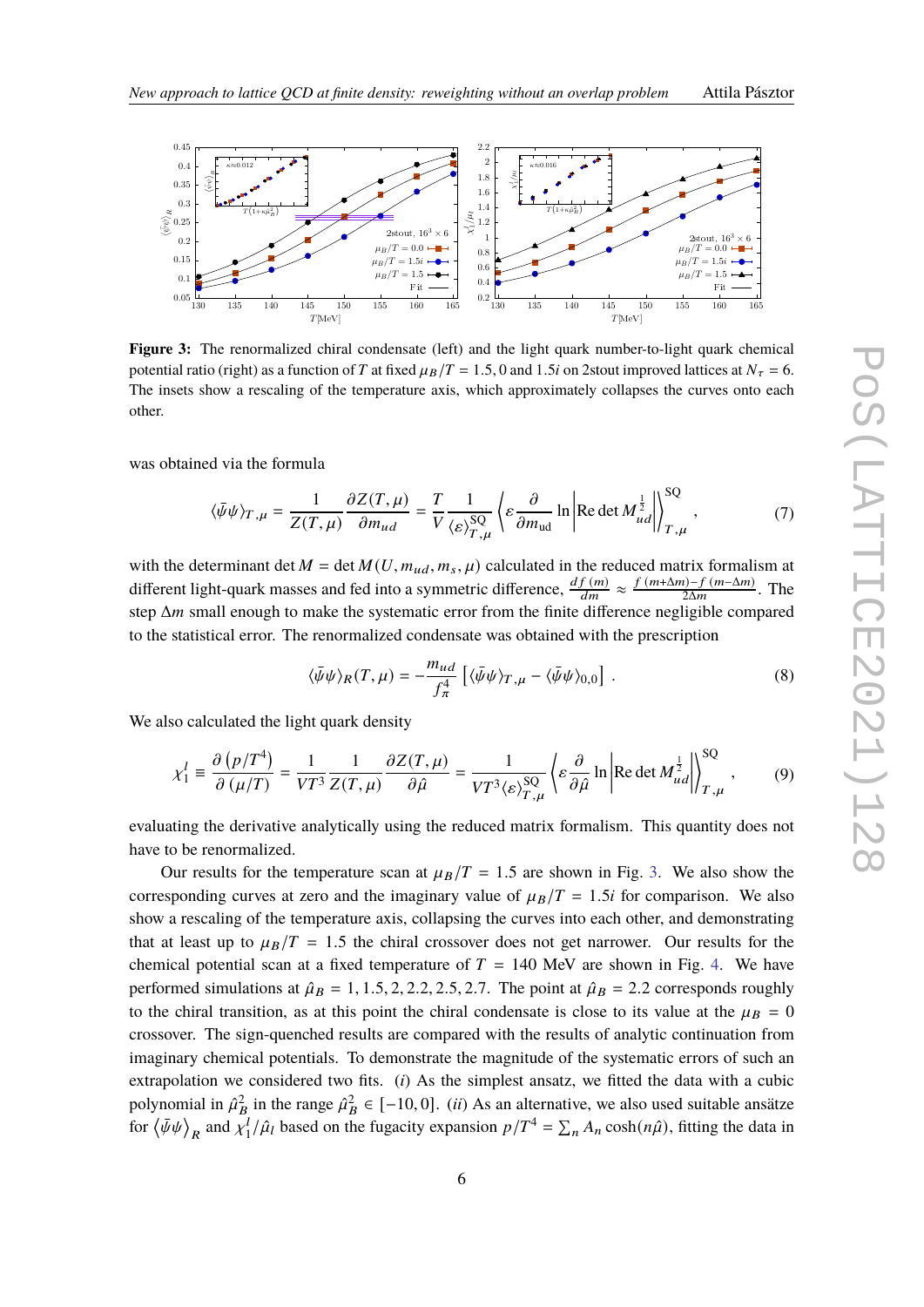<span id="page-6-0"></span>

**Figure 4:** The renormalized chiral condensate (left) and the light quark number-to-light quark chemical potential ratio (right) as a function of  $(\mu_B/T)^2$  at temperature  $T=140$  MeV with the 2stout improved staggered action at  $N_{\tau} = 6$ . Data from simulations at real  $\mu_B$  (black) are compared with analytic continuation from simulations at imaginary  $\mu_B$  (blue). In the left panel the value of the condensate at the crossover temperature at  $\mu_B = 0$  is also shown by the horizontal line. The simulation data cross this line at  $\mu_B/T \approx 2.2$ .

the entire imaginary-potential range  $\hat{\mu}^2_B \in \left[-(6\pi)^2, 0\right]$  using respectively 7 and 6 fitting parameters. Fit results are also shown in Fig. [4;](#page-6-0) only statistical errors are displayed. While sign reweighting and analytic continuation give compatible results, in the upper half of the  $\mu_B$  range the errors from sign reweighting are an order of magnitude smaller. In fact, sign reweighting can penetrate the region  $\hat{\mu}_B > 2$  where the extrapolation of many quantities is not yet possible with standard methods [\[13,](#page-7-7) [22\]](#page-8-7).

### **6. Summary**

Sign reweighting has opened up a new window to study the bulk thermodynamics of strongly interacting matter from first principles. While the method is ultimately bottlenecked by the sign problem, in the region of its applicability it offers excellent reliability compared to the dominant methods of Taylor expansion and imaginary chemical potentials - which always provide results having a shadow of a doubt hanging over them due to the analytic continuation problem. We have demonstrated that the strength of the sign problem can be easily estimated with  $\mu = 0$  simulations, making the method practical and the planning of simulation projects straightforward. We have also demonstrated that the method extends well into the regime where the established methods start to lose predictive power and covers the range of the RHIC BES.

# **Acknowledgements**

The project was supported by the BMBF Grant No. 05P18PXFCA. This work was also supported by the Hungarian National Research, Development and Innovation Office, NKFIH grant KKP126769. A.P. is supported by the J. Bolyai Research Scholarship of the Hungarian Academy of Sciences and by the ÚNKP-21-5 New National Excellence Program of the Ministry for Innovation and Technology from the source of the National Research, Development and Innovation Fund. The authors gratefully acknowledge the Gauss Centre for Supercomputing e.V. (www.gauss-centre.eu) for funding this project by providing computing time on the GCS Supercomputers JUWELS/Booster and JURECA/Booster at FZ-Juelich.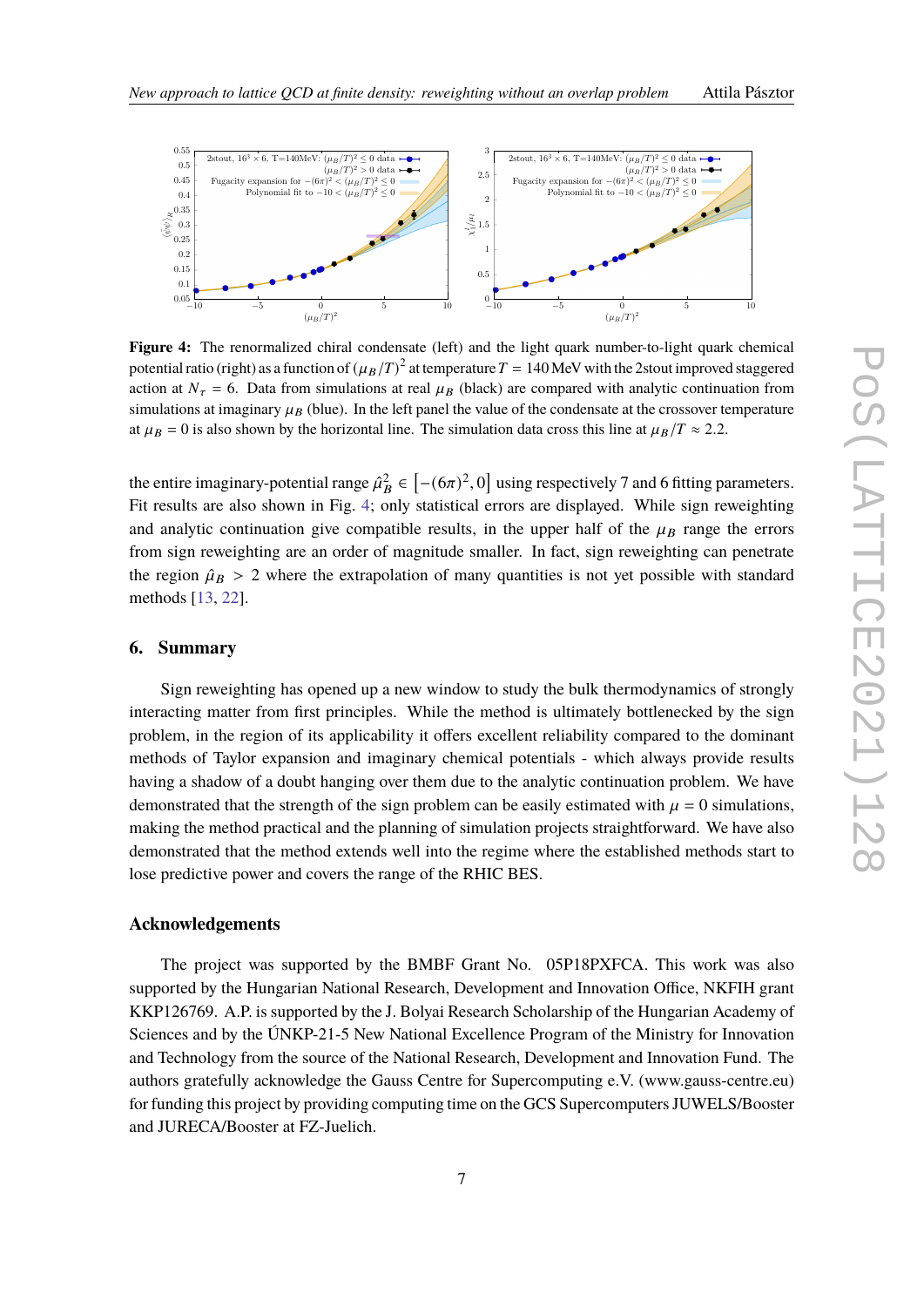# **References**

- <span id="page-7-0"></span>[1] A. Hasenfratz and D. Toussaint, Nucl. Phys. B **371** (1992), 539-549 doi:10.1016/0550- 3213(92)90247-9
- [2] Z. Fodor and S. D. Katz, Phys. Lett. B **534** (2002), 87-92 doi:10.1016/S0370-2693(02)01583-6 [arXiv:hep-lat/0104001 [hep-lat]].
- <span id="page-7-5"></span>[3] Z. Fodor and S. D. Katz, JHEP **04** (2004), 050 doi:10.1088/1126-6708/2004/04/050 [arXiv:hep-lat/0402006 [hep-lat]].
- [4] Z. Fodor, S. D. Katz and C. Schmidt, JHEP **03** (2007), 121 doi:10.1088/1126- 6708/2007/03/121 [arXiv:hep-lat/0701022 [hep-lat]].
- [5] G. Endrodi, Z. Fodor, S. D. Katz, D. Sexty, K. K. Szabo and C. Torok, Phys. Rev. D **98** (2018) no.7, 074508 doi:10.1103/PhysRevD.98.074508 [arXiv:1807.08326 [hep-lat]].
- [6] M. Giordano, K. Kapas, S. D. Katz, D. Nogradi and A. Pasztor, Phys. Rev. D **101** (2020) no.7, 074511 doi:10.1103/PhysRevD.101.074511 [arXiv:1911.00043 [hep-lat]].
- <span id="page-7-6"></span>[7] M. Giordano, K. Kapas, S. D. Katz, D. Nogradi and A. Pasztor, Phys. Rev. D **102** (2020) no.3, 034503 doi:10.1103/PhysRevD.102.034503 [arXiv:2003.04355 [hep-lat]].
- <span id="page-7-4"></span>[8] M. Giordano, K. Kapas, S. D. Katz, D. Nogradi and A. Pasztor, JHEP **05** (2020), 088 doi:10.1007/JHEP05(2020)088 [arXiv:2004.10800 [hep-lat]].
- <span id="page-7-1"></span>[9] S. Borsanyi, Z. Fodor, M. Giordano, S. D. Katz, D. Nogradi, A. Pasztor and C. H. Wong, [arXiv:2108.09213 [hep-lat]].
- <span id="page-7-2"></span>[10] C. R. Allton, S. Ejiri, S. J. Hands, O. Kaczmarek, F. Karsch, E. Laermann, C. Schmidt and L. Scorzato, Phys. Rev. D **66** (2002), 074507 doi:10.1103/PhysRevD.66.074507 [arXiv:heplat/0204010 [hep-lat]].
- [11] R. V. Gavai and S. Gupta, Phys. Rev. D **78** (2008), 114503 doi:10.1103/PhysRevD.78.114503 [arXiv:0806.2233 [hep-lat]].
- [12] R. Bellwied, S. Borsanyi, Z. Fodor, S. D. Katz, A. Pasztor, C. Ratti and K. K. Szabo, Phys. Rev. D **92** (2015) no.11, 114505 doi:10.1103/PhysRevD.92.114505 [arXiv:1507.04627 [hep-lat]].
- <span id="page-7-7"></span>[13] A. Bazavov, H. T. Ding, P. Hegde, O. Kaczmarek, F. Karsch, E. Laermann, Y. Maezawa, S. Mukherjee, H. Ohno and P. Petreczky, *et al.* Phys. Rev. D **95** (2017) no.5, 054504 doi:10.1103/PhysRevD.95.054504 [arXiv:1701.04325 [hep-lat]].
- [14] A. Bazavov *et al.* [HotQCD], Phys. Lett. B **795** (2019), 15-21 doi:10.1016/j.physletb.2019.05.013 [arXiv:1812.08235 [hep-lat]].
- <span id="page-7-3"></span>[15] M. Giordano and A. Pásztor, Phys. Rev. D **99** (2019) no.11, 114510 doi:10.1103/PhysRevD.99.114510 [arXiv:1904.01974 [hep-lat]].